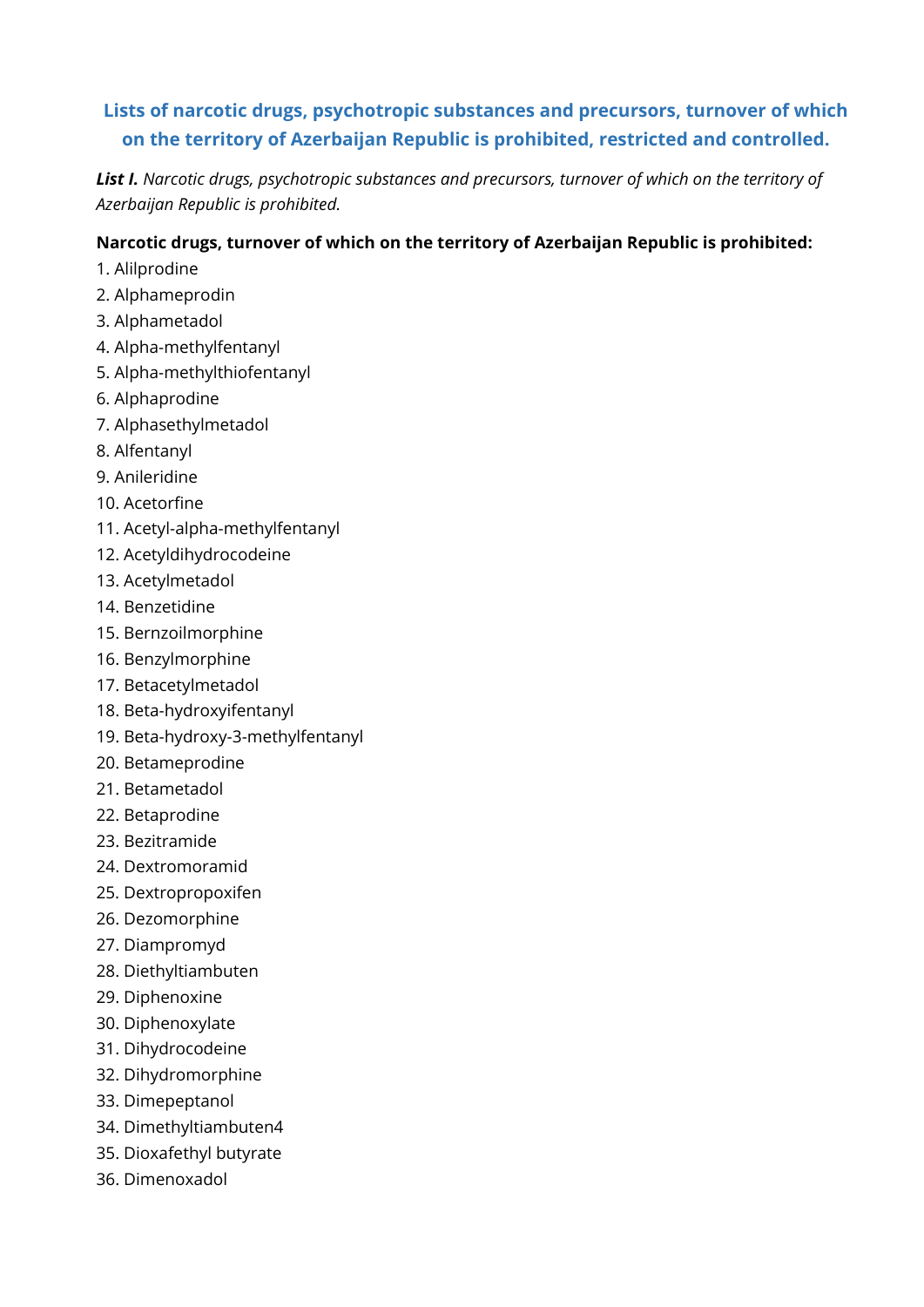- 37. Dipipanon
- 38. Drotebanol
- 39. Ecgonine
- 40. Ethylmethyltiambuten
- 41. Etonitazen
- 42. Etorphine
- 43. Etokseridin
- 44. Fenadokson
- 45. Fenampromide
- 46. Fenazosin
- 47. Fenomorphane
- 48. Fenoperidine
- 49. Folkodin
- 50. Furetidin
- 51. Heroin
- 52. Hydrokodon
- 53. Hydromorphineol
- 54. Hydromorphone
- 55. Hydromorphine-N-oxide
- 56. Hydroxypethidine
- 57. Izometadone
- 58. Cannabis
- 59. Ketobemidone
- 60. Klonitazen
- 61. Coca leafs
- 62. Cocaine
- 63. Codeine-N-oxsid
- 64. Kodoxyme
- 65. Levometorphan
- 66. Levomoramide
- 67. Levofenasilmorphane
- 68. Levorfanol
- 69. Metazosine
- 70. Methyldezorphine
- 71. Methyldihydromorphine
- 72. 3-methylfentanyl
- 73. 3-methyltiofentanyl
- 74. Metopon
- 75. Mirofin
- 76. Moramid intermediate
- 77. Morferidin
- 78. Morphine metobromid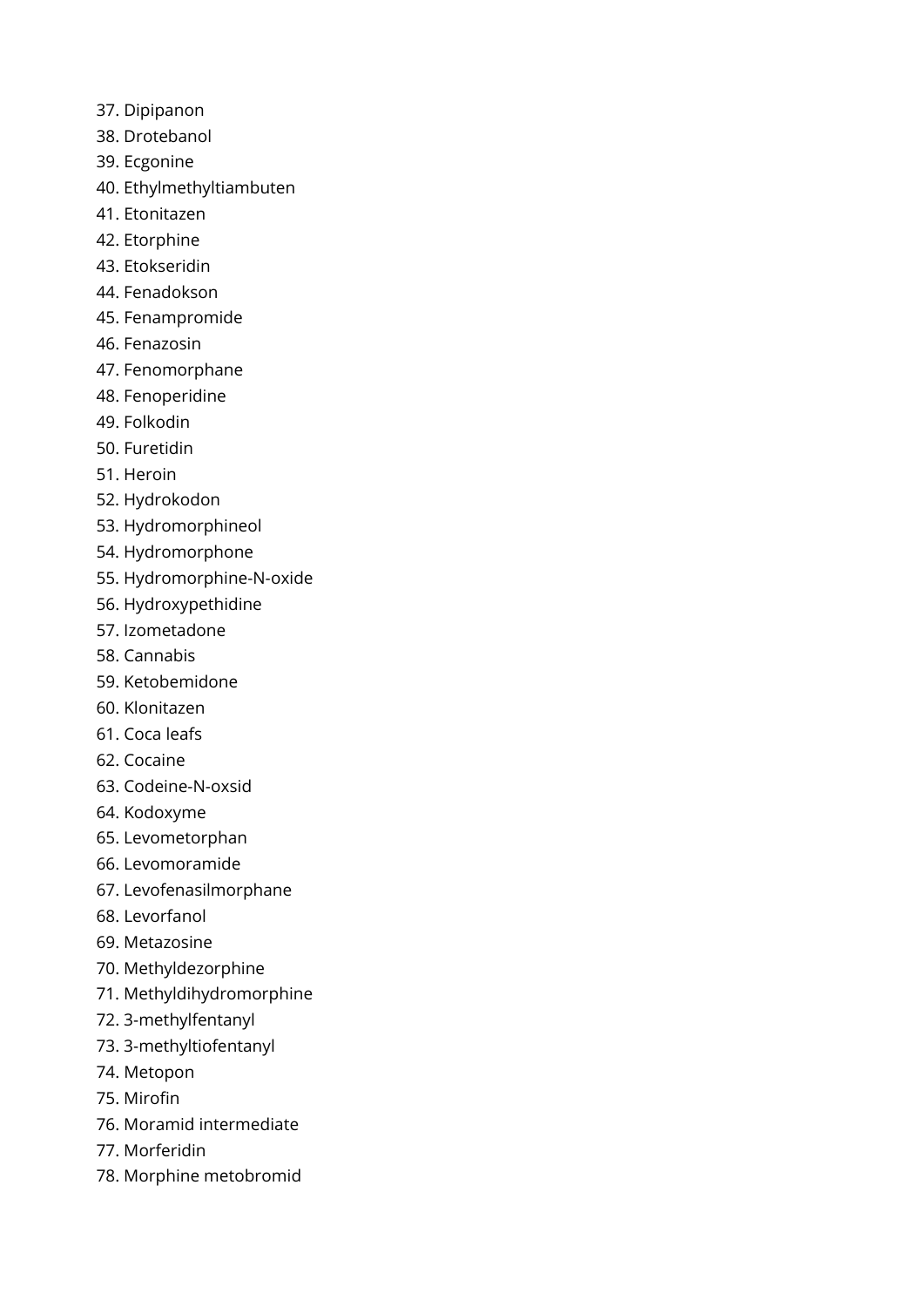- 79. Morphine-N-oksid
- 80. MPPP
- 81. Nikokodin
- 82. Nikadicodine
- 83. Nikomorphine
- 84. Norasetimetadol
- 85. Norcodeine
- 86. Norleforfanol
- 87. Normetadon
- 88. Normorphine
- 89. Norpipapon
- 90. Oksikodon
- 91. Oksimorfon
- 92. Para-Fluorofentanyl

93 PEPAP

- 94. Pethidine intermediate A
- 95. Pethidine intermediate B
- 96. Pethidine intermediate C
- 97. Piminodine
- 98. Proheptazine
- 99. Properidine
- 100. Propiram
- 101. Rasemetorphane
- 102. Rasemoramid
- 103. Rasemorphane
- 104. Sufentanyl
- 105. Tebaine
- 106. Tebakon
- 107. Tiofentanyl
- 108. Tiryak (opium)
- 109. Tilidin

1.1. Import of narcotic drugs, specified in this list, to the Azerbaijan Republic under other names and also all their salts and compounds is prohibited.

### **Psychotropic substances, turnover of which on the territory of Azerbaijan Republic is prohibited:**

- 1. Brolamphetamine DOB
- 2. DMA
- 3. DMQP
- 4. DMT
- 5. DOET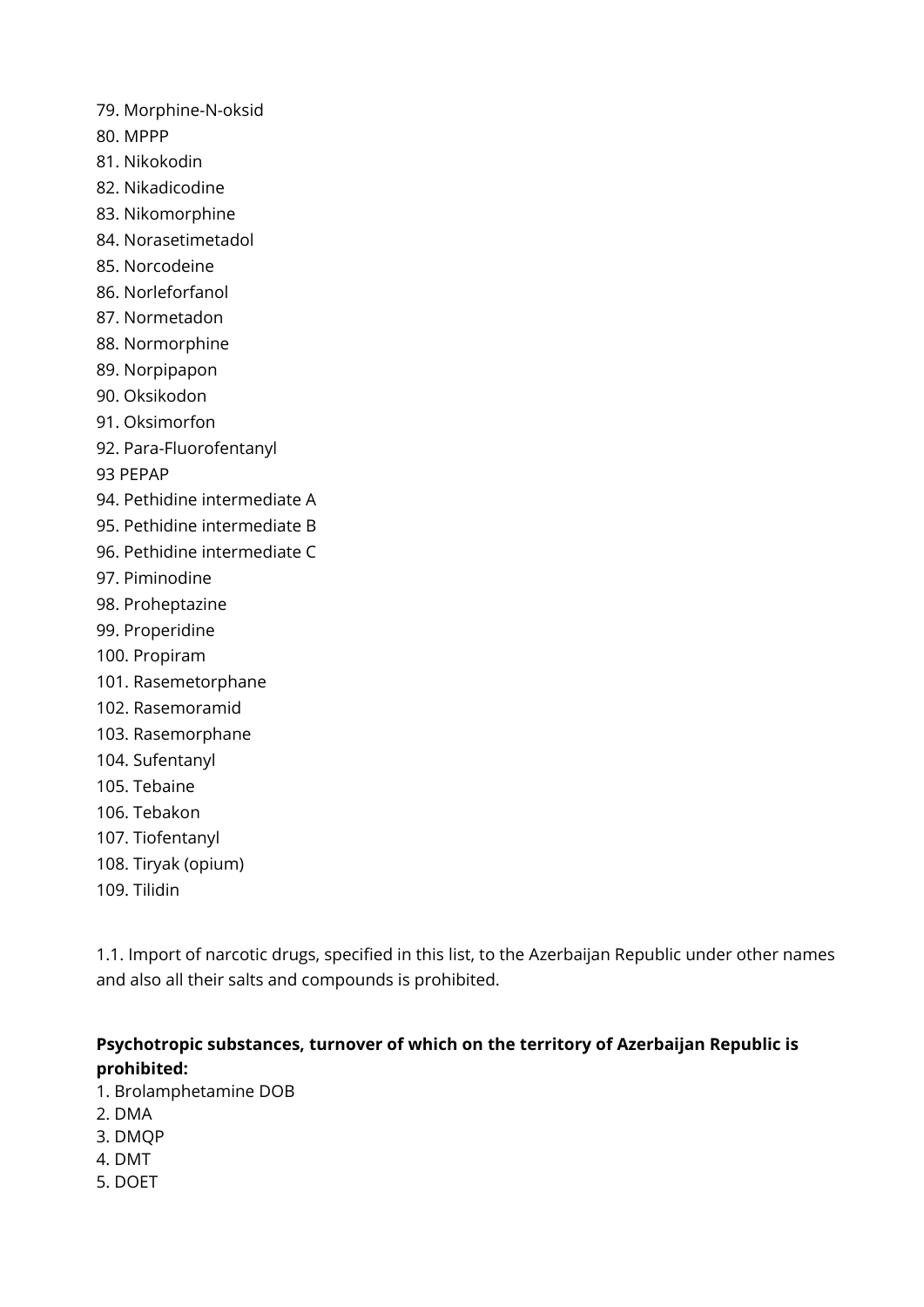6. DET 7. Catinon 8. (+)-Lizerqid LRD LSD-25 9. MDMA 10. Meskalin 11. 4-methylaminoreks 12. MMDA 13. N-ethyl MDA 14. N-hydroxyl MDA 15. Paragexyl 16. PMA 17. Psilocin, Psilocin 18. Psilocybin 19 Rolisiklidin, FSP 20. STP, DOM 21. TMA 22. Tenamphetamine MDA 23. Tenosiklidin TSP 24. Tetrahydrocannabinol 25. Etisiklidin FSQ 26. Etriptamine 27. Amphetamine 28. Deksametamine 29. Delta-9-tetrahydrocannabinol 30. Levamphetamine 31. Levometamphetamine 32. Meklokvalon 33. Metamphetamine 34. Methylfenidat 35. Rasemat metamphetamine 36. Sekobarbital 37. Fenethyllin 38. Fenmetrazin 39. Fensiklidin FSP 40. Sipeprol 41. Amobarbital 42. Butalbital 43. Catine 44. Ethyl loflazepat 45. Ethylamphetamine 46. Etinamat 47. Etxlorvinol 48. Allobarbital 49. Benzfetamine 50. Brotizolam 51. Butobarbital 52. Vinylbital 53. Haloxazolam 54. Delorazepam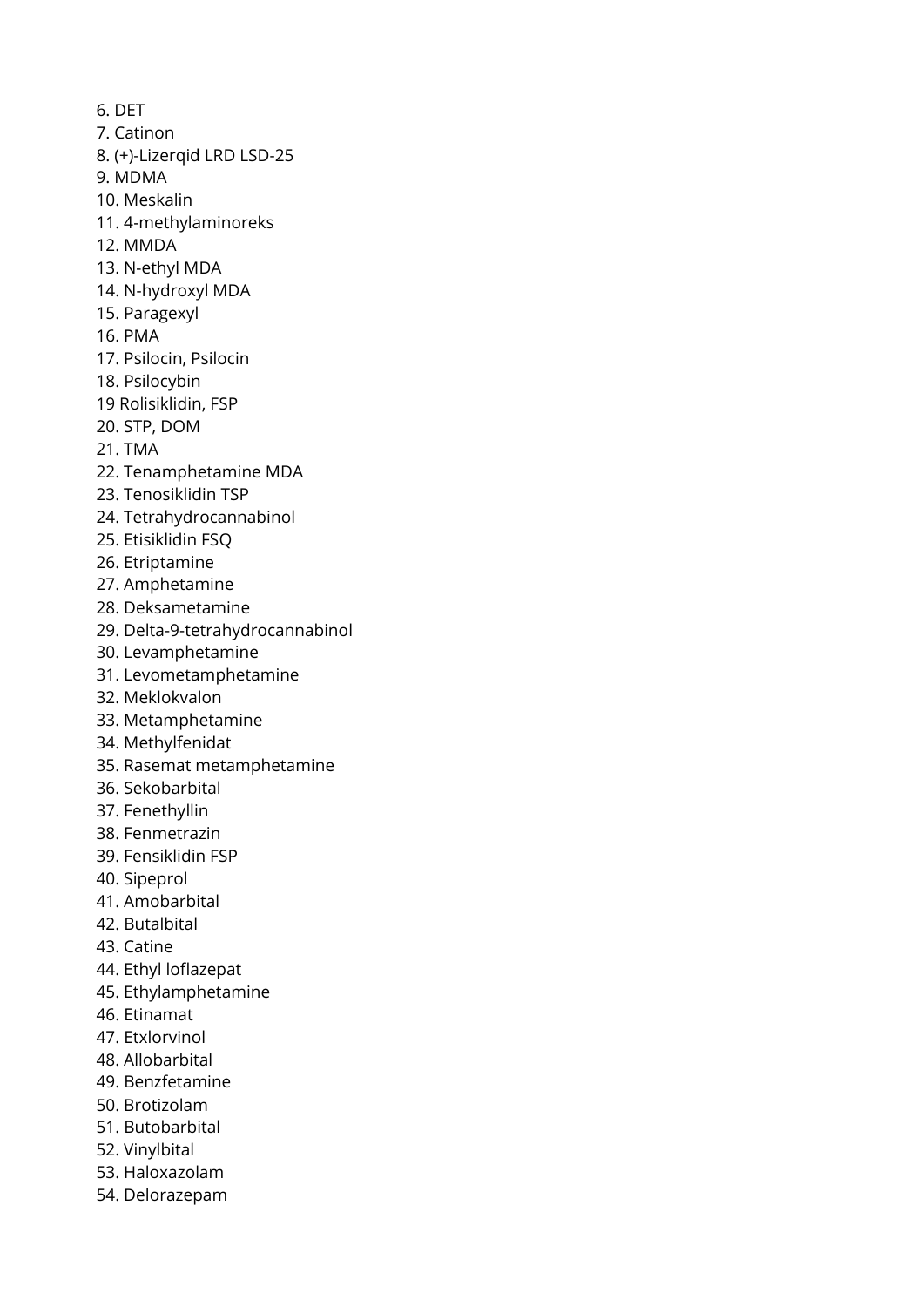55. Kloxazolam 56. Klorazepat 57. Lefetamin, SPA 58. Lormetazepam 59. Mazindol 60. Mezokarb 61. Methylfenobarbital 62. Metiprilon 63. Nimetazepam 64. Nordazepam 65. Pemolin 66. Pinazepam 67. Pipradrol 68. Pirovaleron 69. Prazepam 70. Sekbutabarbital 71. Fendimetrazin 72. Fenkamfamin 73. Fenproporex 74. Fentermin 75. Amfepramon 76. Metakvalon 77. Siklobarbital 78. Klotiazepam

2.1. Import of psychotropic substances, specified in this list, to the Azerbaijan Republic under other names and also all their salts and compounds is prohibited.

#### **Precursors, turnover of which on the territory of Azerbaijan Republic is prohibited:**

- 1. Anthranyl acid
- 2. Phenylacetic acid
- 3. 1-phenyl-2 propanon
- 4. Izosafrol
- 5. Lysergic acid
- 6. Methylethylketon
- 7. 3, 4 methylendioxyphenile 2-propanon
- 8. N-acetylanthranyl acid
- 9. Piperidin
- 10. Piperonal
- 11. Safrole

3.1. Import of precursors, specified in this list, to the Azerbaijan Republic under other names and also all their salts and compounds is prohibited.

*List II. Narcotic drugs, psychotropic substances and precursors, turnover of which on the territory of Azerbaijan Republic is restricted.*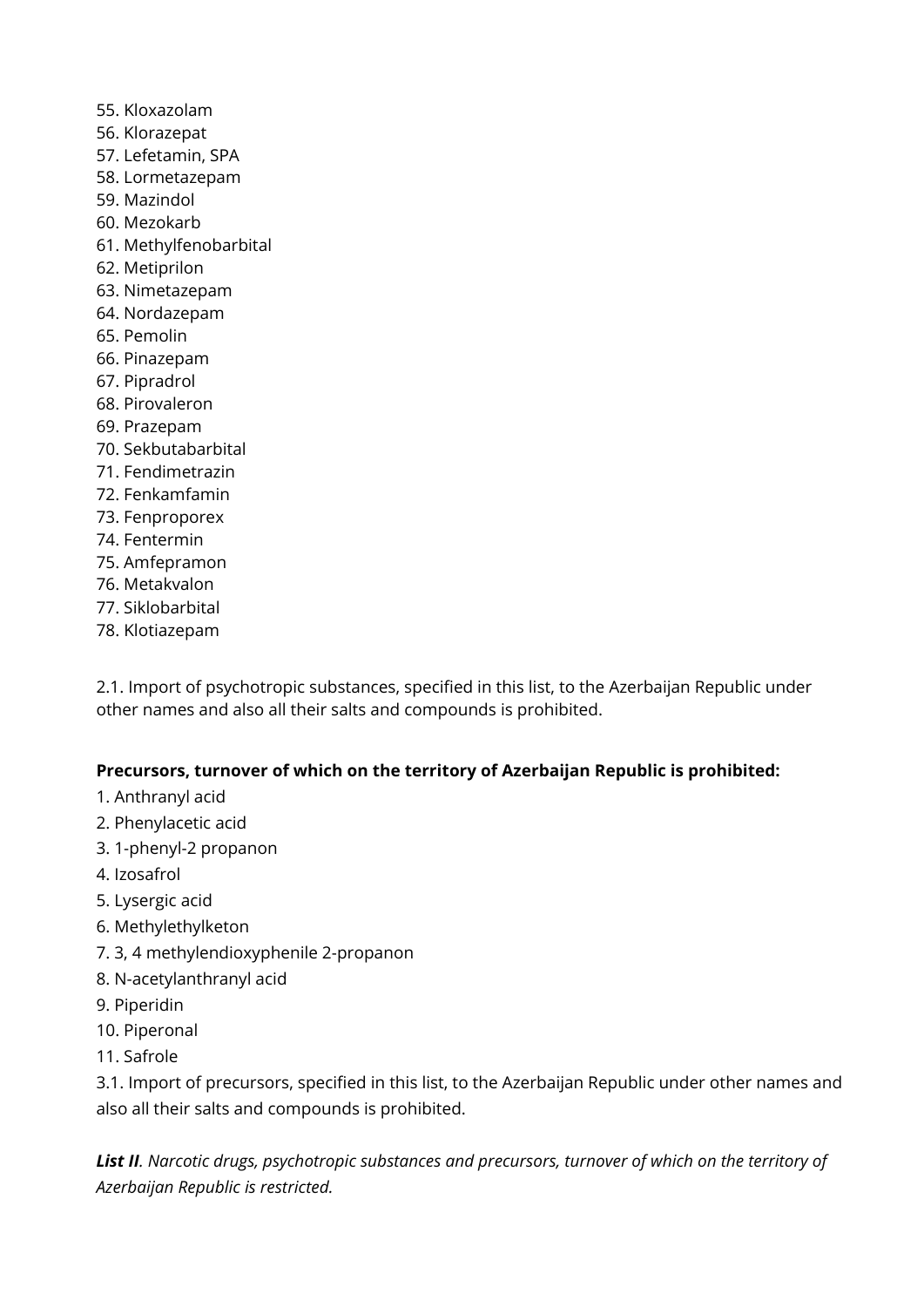#### **Narcotic drugs, turnover of which on the territory of Azerbaijan Republic is restricted:**

- 1. Buprenorphine
- 2. Butorphanol (stadol)
- 3. Ethylmorphine hydrochloride (dionine)
- 4. Fentanyl
- 5. Metadon

6. Methylmorpine (codeine) (in composition of other pharmaceutical products of compound composition is not controlled)

- 7. Methylmorphine phosphate (codeine phosphate)
- 8. Morphine
- 9. Morphine hydrochloride
- 10. Morphine sulphate
- 11. Pantopon (omnopon)
- 12. Pentazosin
- 13. Pritramid (dipidolor)
- 14. Propanidid (sombrevin)
- 15. Tramadol (tramal)
- 16. Trimeperidin (promedol)

1.1. Import of narcotic drugs, specified in this list, to Azerbaijan Republic under other names and also all their salts and compounds is prohibited.

1.2. narcotic drugs, specified in this list may be imported to Azerbaijan Republic only by the governmental authorities.

# **Psychotropic substances, turnover of which on the territory of Azerbaijan Republic is restricted:**

- 1. Alprazolam
- 2. Aminoreks
- 3. Estazolam

4. Phenobarbital (in composition of other pharmaceutical products of compound composition is not restricted and controlled)

- 5. Ketazolam
- 6. Klobazam
- 7. Qlyutetimid
- 8. Temazepam
- 9. Triazolam

2.1. Import of psychotropic substances, specified in this list, to Azerbaijan Republic under other names and also all their salts and compounds is prohibited.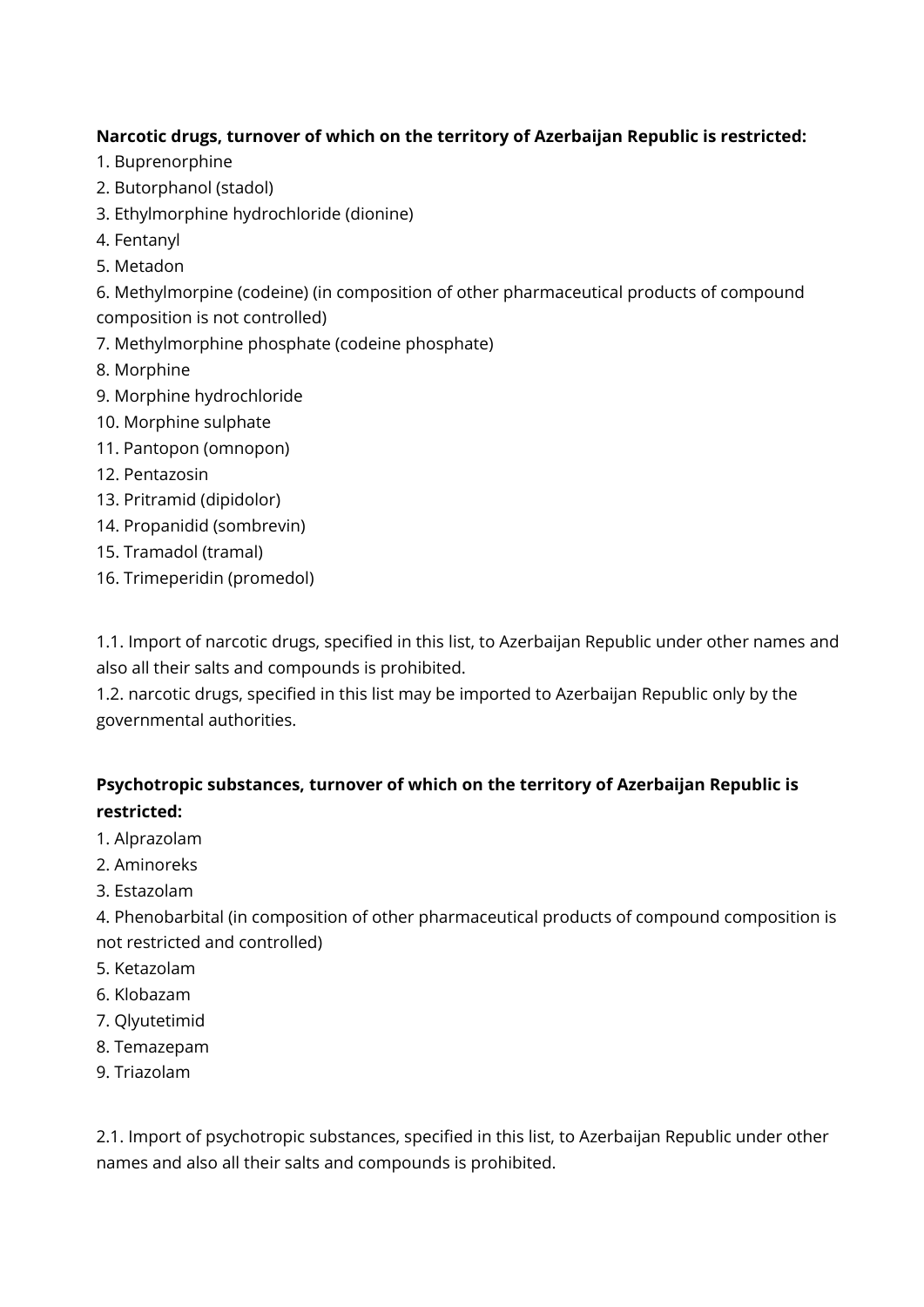2.2. Psychotropic substances, specified in this list may be imported to Azerbaijan Republic only by the governmental authorities.

#### **Precursors, turnover of which on the territory of Azerbaijan Republic is restricted:**

- 1. Erqometrin (qr)
- 2. Erqotamin (qr)
- 3. Ethylic ether
- 4. Pseudoephedrine
- 5. Acetic acid anhydride

3.1. Import of precursors, specified in this list, to Azerbaijan Republic under other names and also all their salts and compounds is prohibited.

3.2. Precursors, specified in this list may be imported to Azerbaijan Republic only by the governmental authorities.

*List III. Psychotropic substances and precursors, turnover of which on the territory of Azerbaijan Republic is controlled.*

### **Psychotropic substances, turnover of which on the territory of Azerbaijan Republic is controlled:**

- 1. Barbital
- 2. Bromazepam
- 3. Diazepam
- 4. Fludiazepam
- 5. Flunitrazepam
- 6. Flurazepam
- 7. Chlordiazepoxide
- 8. Kamazepam
- 9. Ketamine
- 10. Klonazepam
- 11. Halothane
- 12. Halozepam
- 13. Lorazepam
- 14. Loprazolam
- 15. Medazepam
- 16. Meprobamat
- 17. Mefenorex
- 18. Midazolan
- 19. Natrium oxybutyrate
- 20. Nitrozepam
- 21. Oxazepam